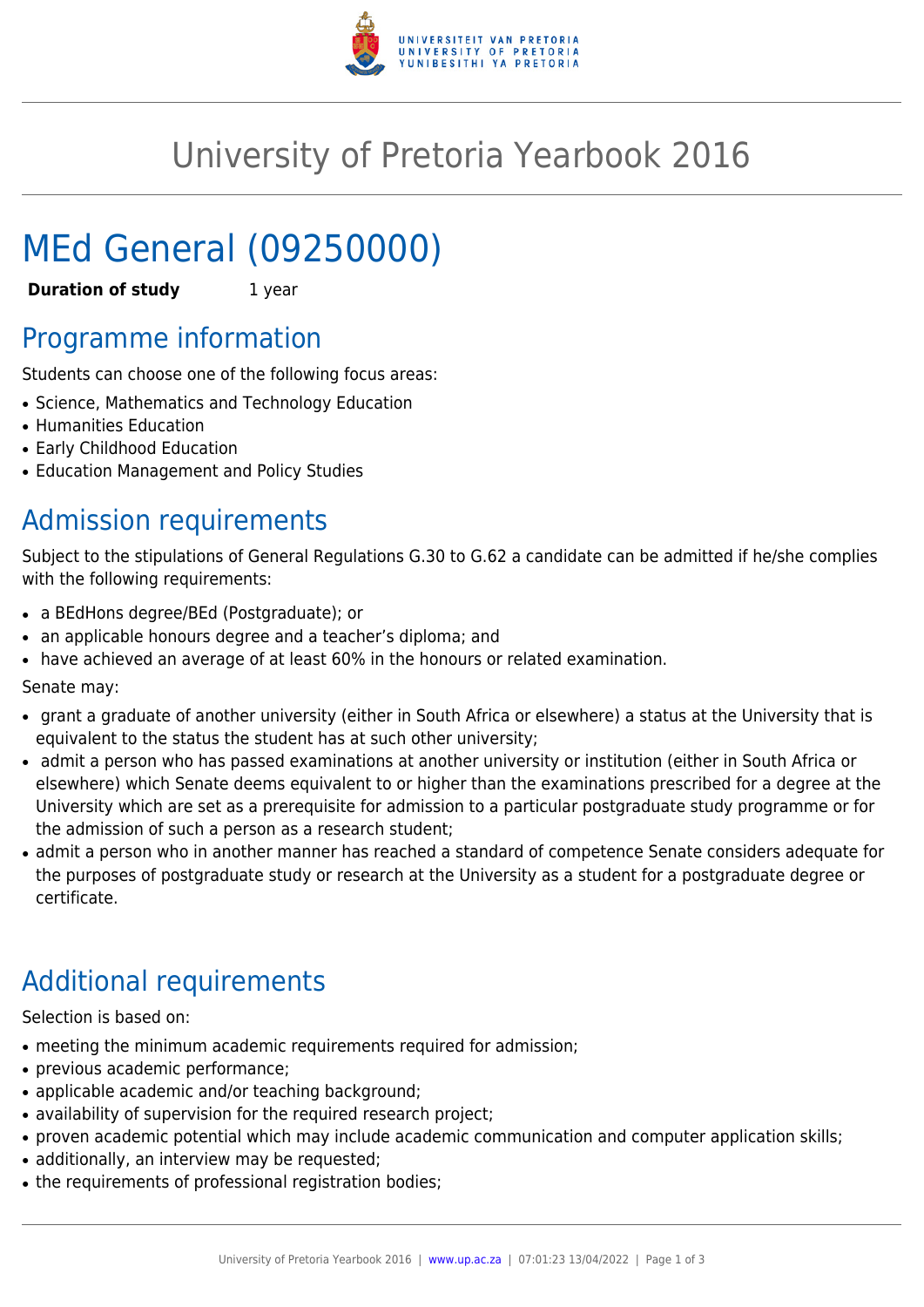

• the discretion of the head of department.

## Other programme-specific information

- Renewal of registration after the two-year period is permitted only under special circumstances in which case the head of department may give approval for a limited fixed extension of this period in terms of the set procedures.
- Students will be granted two opportunities to pass NMQ 800. Unsuccessful candidates will not be allowed to continue with the programme.
- This requirement applies to both the full research as well as the coursework master's degrees.

### Research information

All master's students must submit a dissertation or a mini-dissertation and must pass Research Proposal (NMQ 800). For the MEd research degree programmes, a dissertation on a topic approved by the Dean on the recommendation of the Head of department must be submitted, following the approval of a complete research proposal. A literature study is not acceptable.

- One publishable article based on the research that the student conducted for the dissertation or the minidissertation and approved by the supervisor, must be submitted. The article must be submitted at the offices of Student Administration before 15 February for the Autumn graduation ceremonies and before 15 July for the Spring graduation ceremonies.
- In addition to the copies referred to above, each successful student must submit a bound paper copy as well as two electronic copies of the approved mini-dissertation/dissertation to the Head: Student Administration in the format specified by the faculty and in accordance with the minimum standards set by the Department of Library Services
- (see http://upetd.up.ac.za/authors/ publish/ standards.htm#specs), before 15 February for the Autumn graduation ceremonies and before 15 July for the Spring graduation ceremonies. Failure to meet these deadlines will result in the degree being awarded during a subsequent series of graduation ceremonies.
- All students have to submit a research proposal during the first year of registration and defend it successfully before a panel of examiners appointed by the Dean, in collaboration with the Head of department, Supervisor and Research Coordinator, before they can start with the research.
- Students have to apply for ethical clearance to the Head of department and Ethics Committee and only commence with field work once the application for ethical clearance has been approved by the Ethics Committee.
- Students have to present a progress report on the research to the Supervisor annually. Continued reregistration depends on satisfactory annual progress.
- All students have to attend the research capacity building sessions on quantitative and qualitative research at master's level.

#### Pass with distinction

The MEd degree is conferred with distinction on a student who obtains at least 75% in the dissertation.